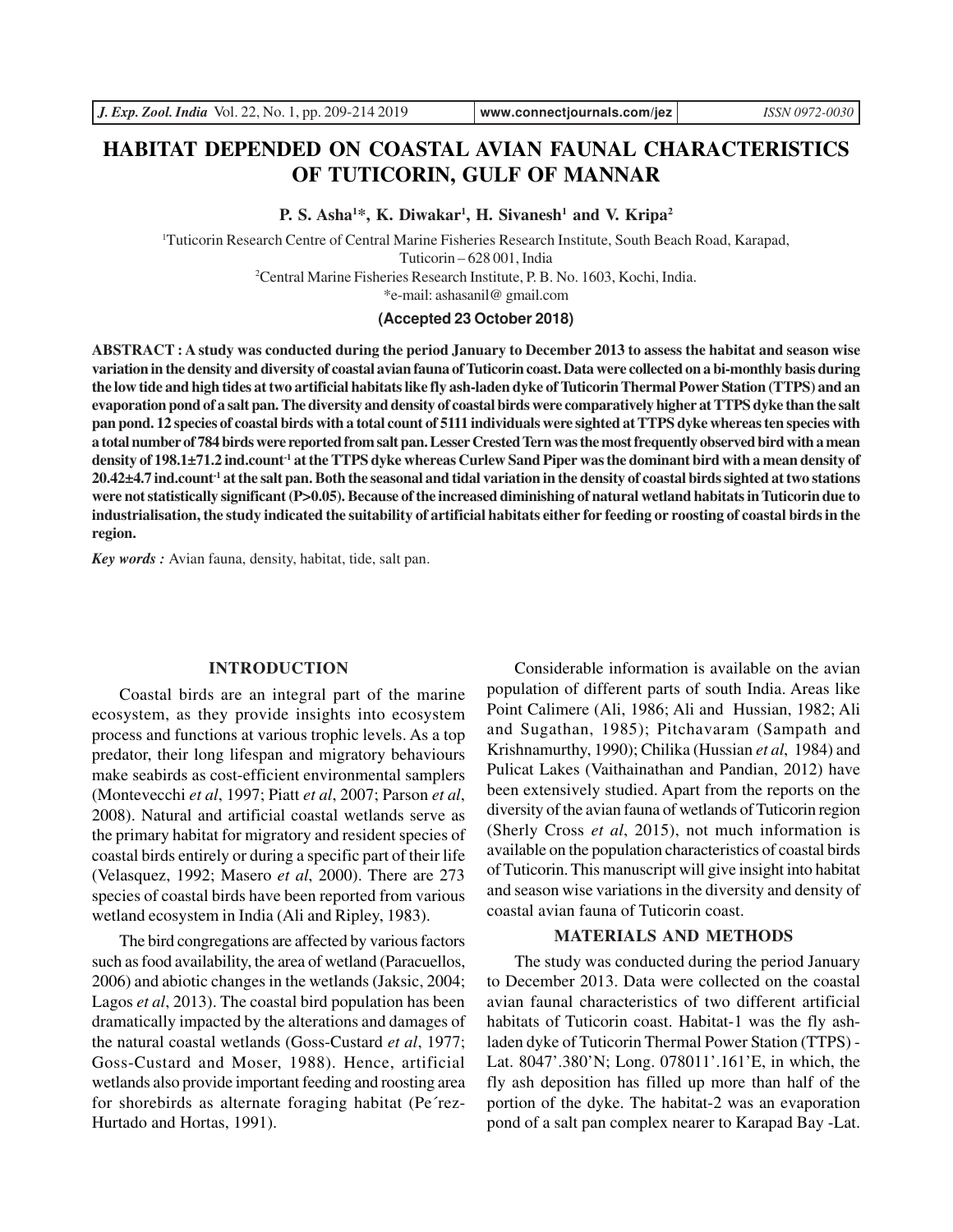8045'.912'N; Long. 078009'.669'E. Trips were conducted to these two habitats in the early morning hours on a bimonthly basis during the low and high tides to assess the impact of tides on the avian faunal constituents.

Birds were counted using binoculars (8×400) following the 'direct count' method (Yates and Goss-Custard, 1991; Nagarajan and Thiyagesan, 1996; Urfi *et al*, 2005). A high zoom camera (Sony HX 100V) was used for bird watching, and the birds were identified using the standard referral keys (Grimmett *et al*, 2011; Baidya *et al*, 2017). The number of individuals encountered was immediately noted in a single flock and the density was calculated. The status of the birds as Common (C), Uncommon (UN), and Scarce (S) is based on the frequency of spotting. The birds were further categorised based on the migratory pattern as suggested by Vaithanathan and Pandiyan (2012). R–Resident- (the species found throughout the year); M – Migrants or (migratory species), which is again subcategorised as (winter migratory - (WM); monsoon migratory - (MM); local migratory - (LM) and passage migratory - (PM) were the group indicated.

Analysis of Variance Test (ANOVA) was used to analyze the effect of three variables *viz*. habitat, season and tidal impact on the bird's density. The differences were considered statistically significant at 5 and 1% levels and were run by SPSS -16 software.

#### **RESULTS AND DISCUSSION**

The list of coastal birds sighted at two study areas, and their status are given in Table 1. It has found that the diversity and density of coastal birds were comparatively higher at TTPS dyke than the salt pan area. 12 species of coastal birds comprising four orders, seven families and 12 genera were noticed at TTPS dyke whereas only ten species of coastal birds constituted by three orders, six families and ten genera were reported from salt pan pond. The majority (41.7%) of the shorebirds sighted in TTPS dyke belong to the order Ciconiformes, which include large-sized fish eating waders and stork varieties followed by medium-sized Charadriformes (25%) and 16.7% each of Pelicaniformes and Falconiformes. At salt pan habitat, 50% of the birds belong to Ciconiformes, followed by 30% of Charadriformes and 20% Pelicaniformes. The presence of two near-threatened species like Painted Stork (*Mycteria leucocephala*) and Spot-Billed Pelican (*Pelecanus philippensis*) was also noticed in both the study areas.

At TTPS dyke, a total count of 5111 individuals was sighted, whereas only 784 were sighted at salt pan dyke. Mainly eight species were noticed as the frequent visitors at the TTPS dyke. The medium-sized Lesser Crested



**Fig. 1 :** Relative percentage of coastal bird species sighted at (a) TTPS dyke (b) salt pan pond.

Tern was the most dominant and frequently observed bird (70.18%) (Fig. 1a). The Little Egret (11.64%) was the second major, and the Grey Heron (5.22%) was the third dominant birds. The Painted Stork (4.97%), Terek Sand Piper (2.86%), Curlew Sand Piper (1.78%), Great Egret (1.49%), and Spoon Billed Pelican (1.31%) etc. were noticed as the next frequent visitors to the site. Other birds like Asian Open Bill Stork, Brahminy Kite and Pariah Kite etc., were also seen on a few occasions (Fig. 1a). At the salt pan pond, six birds species were recorded as the frequent visitors. Of which Curlew Sandpiper (56.9%) followed by Oystercatcher (27.5%) were observed as the most frequent visitors (Fig. 1b). Other medium-sized birds like Little Egret (4.46%) Painted Stork (3.83%), Terek sandpipers (3.83%) and Grey Heron (2.16%) were less frequent to the salt pan pond. Birds like Great Egret, Little Cormorant, Asian Open Bill Stork and Spoon Billed Pelicans were also visited salt pan on a few occasions (Fig. 1b).

The study also indicated that coastal avian fauna in Tuticorin follows distinct habitat preference and zonation in their distribution. The dominance of smaller waders has been noticed at both the stations in the present study, indicating the suitability of these habitats either for roosting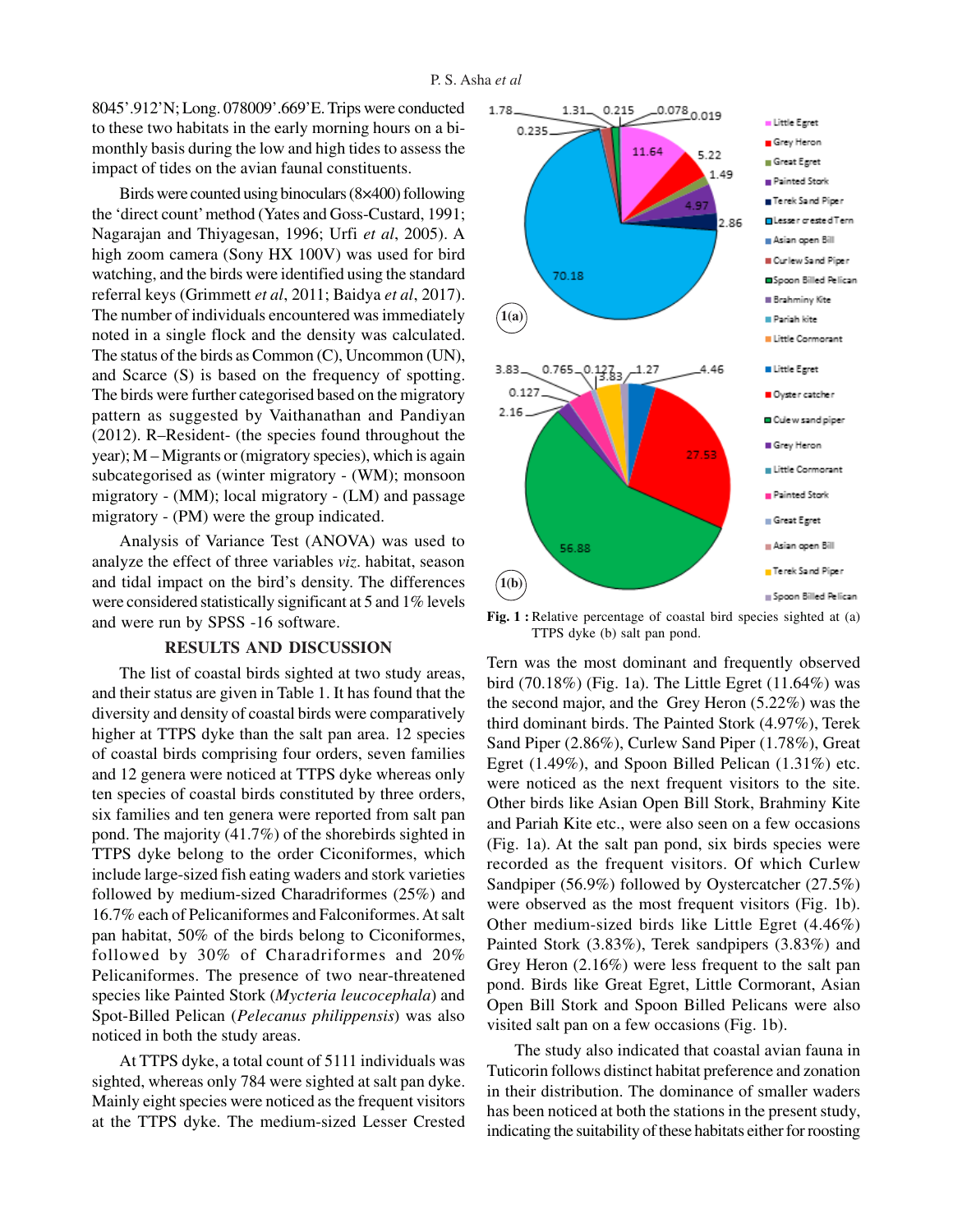| No. | <b>Common Name</b>         | <b>Scientific Name</b> | <b>Status</b> | Category  | <b>IUCN</b> Status | <b>Occurrence at Site</b> |               |
|-----|----------------------------|------------------------|---------------|-----------|--------------------|---------------------------|---------------|
|     |                            |                        |               |           |                    | <b>TTPS</b> dvke          | Salt pan      |
|     | Little Egret               | Egretta garzetta       | $\mathcal{C}$ | R         | Least Concern      |                           |               |
| 2   | Grey Heron                 | Ardea cinerea          | <b>UN</b>     | LM        | Least Concern      | $\mathcal{L}$             |               |
| 3   | <b>Great Egret</b>         | Casmerodius albus      | $\mathcal{C}$ | R         | Least Concern      | N                         |               |
| 4   | Painted Stork              | Mycteria leucocephala  | UN            | LM        | Near Threatened    | $\sqrt{ }$                |               |
| 5   | Asian Open Bill Stork      | Anastomus oscitans     | <b>UN</b>     | LM        | Least Concern      | $\mathcal{N}$             |               |
| 6   | <b>Terek Sand Piper</b>    | Xenus cinereus         | S             | WМ        | Least Concern      | $\mathcal{N}$             | ٦I            |
| 7   | Curlew Sand Piper          | Calidris ferruginea    | S             | <b>WM</b> | Least Concern      | $\mathcal{L}$             |               |
| 8   | <b>Lesser Crested Tern</b> | Thalasseus bengalensis | $\mathcal{C}$ | WM        | Least Concern      | $\sqrt{ }$                |               |
| 9   | Spot Billed Pelican        | Pelecanus philippensis | <sub>S</sub>  | R         | Near Threatened    | $\mathcal{N}$             | $\mathcal{L}$ |
| 10  | Little Cormorant           | Phalacrocorax niger    | $\mathcal{C}$ | R         | Least Concern      | N                         |               |
| 11  | <b>Oyster Catcher</b>      | Haematopus ostralegus  | $\mathcal{C}$ | <b>WM</b> | Least Concern      |                           |               |
| 12  | <b>Brahminy Kite</b>       | Haliastur indus        | $\mathcal{C}$ | LM        | Least Concern      | $\sqrt{ }$                |               |
| 13  | Pariah Kite                | Milvus migrans         | $\mathcal{C}$ | R         | Least Concern      |                           |               |

**Table 1 :** List of birds and their status sighted in the study area (TTPS dyke and slat pan pond).

C: Common, UN:Un Common, S: Scarce

R: Resident, M : Migratory, WM : Winter Migratory, MM : Monsoon Migratory, LM : Local Migratory, P : Passage Migratory.

or for feeding purpose of coastal waders. Similar observations of the dominance of smaller waders in mud flats of mangrove habitats have been reported (Prajapati *et al*, 2014). The availability of diverse macroinvertebrates in plenty of these habitats makes it attractive for the waders as a suitable feeding ground. Ramesh *et al* (2005); Gaglio *et al* (2015) indicated that area and abundance of prey organisms and water depth are essential criteria determining the congregation of birds in a habitat.

The dominance of resident species like Curlew Sand Piper and the Oyster Catchers in the salt pan areas and lesser crested tern in fly ash-laden dyke also indicated that these habitats had been utilised as feeding grounds for these birds. Pandyan *et al* (2014) also stated the dominance of Curlew Sand Piper in the salt pan area in their study and opined that the availability of chironomid larvae in the top surface sediments of salt pan areas attracts these smaller waders. These birds might have subsisted on the invertebrates larvae from top layers of the sediment using their relatively short beaks (Loyn *et al*, 2002). Moreover, these smaller coastal birds species are mostly limited in the depth range where they can feed based on their low body mass (Goss-Custard *et al*, 1977). Their high metabolic rate also might have made them to graze throughout the day (Fasola and Canova, 1993).

The seasonal fluctuations in the density of major birds sighted at the TTPS dyke is given in Fig. 2 (a,b,c,d). At the dyke, the majority of the birds like Lesser Crested Tern, Little Egret, Grey Heron, Terek Sand Piper, Curlew Sand Piper etc., were found congregated more during high tide than the low tide. Lesser Crested Tern was more dominant during the period January to May and was sighted even up to the most top count of 600 ind.count-<sup>1</sup> with the highest mean density of 198.1±71.23 ind.count <sup>1</sup> during high tide (Table 2). During the low tide time, they sighted at a maximum density of  $500$  ind.count<sup>-1</sup> and the mean density was  $100.83\pm44.13$  ind.count<sup>-1</sup>. The second dominant bird the Little Egret was prevalent more during March, April, November and December and was sighted with the highest density of 150 ind.count<sup>-1</sup> during March. The mean density was  $33.174 \pm 11.5$  ind.count<sup>-1</sup> and  $17.9\pm5.5$  ind.count<sup>-1</sup> during high tide and low tide, respectively (Table 2). The Grey Heron was frequently observed during January to April with the highest density of  $52$  ind.count<sup>-1</sup> during the low tide of July. The mean density was highest of  $12.42\pm2.6$  ind.count<sup>-1</sup> during the high tide. Painted Stork was noticed at the highest density of 42 ind.count-1 during September and the distribution indicated less influence of tidal fluctuations. The mean density was  $10.6\pm3.6$  ind.count<sup>-1</sup> each at both high and low tides respectively. Great Egret was sighted in unusual high numbers of  $32$  ind.count<sup>-1</sup> with the most top mean density of 3.92 ind.count-1 during the low tide. A unique high congregation of Asian Open Bill Stork and Spot Belled Pelican at a higher density of 67ind.count<sup>-1</sup> each was noticed during December months. Both the seasonal as well as high tide and low tide variation in the density of all avian species sighted at TTPS dyke was statistically insignificant (P>05).

In the salt pan area, the dominant two coastal bird species, Curlew Sand Piper and Eurasian Oyster Catcher were found congregated more during high tide. The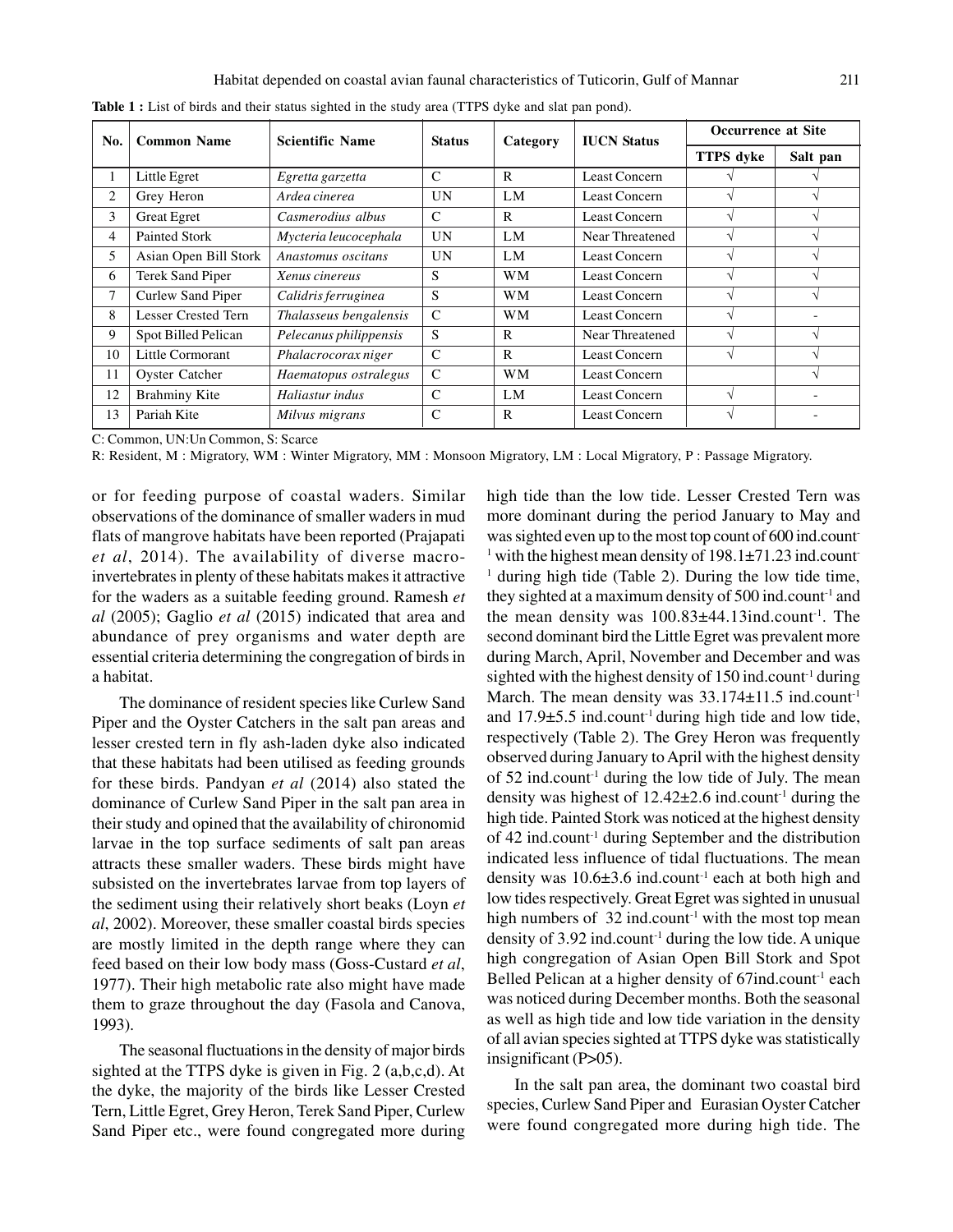



**Fig. 2 :**Seasonal variations in the major coastal avian fauna sighted at TTPS dyke (a) Lesser Crested Tern; (b) Little Egret; (c) Grey Heron and (d) Painted Stork.

| No.            | <b>Bird name</b>       | Mean $\pm$ SE., n=12 at<br><b>TTPS</b> dvke |                 | Mean $\pm$ SE., n = 12 at<br>Salt pan pond |                 |  |  |  |  |
|----------------|------------------------|---------------------------------------------|-----------------|--------------------------------------------|-----------------|--|--|--|--|
|                |                        | <b>High Tide</b>                            | <b>Low Tide</b> | <b>High Tide</b>                           | <b>Low Tide</b> |  |  |  |  |
| 1              | Egretta garzetta       | $33.17 \pm 11.5$                            | $17.9 \pm 5.5$  | $1.58 \pm 1.2$                             | $1.6 \pm 1.4$   |  |  |  |  |
| 2              | Ardea cinerea          | $12.4 \pm 2.6$                              | $9.8 + 4.05$    |                                            |                 |  |  |  |  |
| 3              | Casmerodius albus      | $2.42 \pm 1.08$                             | $3.92 \pm 2.7$  | $0.17 \pm 0.1$                             |                 |  |  |  |  |
| $\overline{4}$ | Mycteria leucocephala  | $10.6 \pm 3.6$                              | $10.6 \pm 2.7$  |                                            |                 |  |  |  |  |
| 5              | Anastomus oscitans     | $2.3 \pm 0.6$                               | $0.6 \pm 0.25$  |                                            |                 |  |  |  |  |
| 6              | Xenus cinereus         | $7.3 \pm 4.09$                              | $4.9 \pm 3.4$   |                                            |                 |  |  |  |  |
| 7              | Calidris ferruginea    | $30.3 \pm 9.2$                              |                 | $20.4 + 4.7$                               | $16.8 + 9.04$   |  |  |  |  |
| 8              | Thalasseus bengalensis | 198.08±71.2                                 | $100.8 + 44.13$ |                                            |                 |  |  |  |  |
| 9              | Pelecanus philippensis | $22.3 \pm 11.2$                             |                 |                                            |                 |  |  |  |  |
| 11             | Haematopus ostralegus  |                                             |                 | $10.7 \pm 2.3$                             | $7.3 \pm 2.1$   |  |  |  |  |
|                |                        |                                             |                 |                                            |                 |  |  |  |  |

**Table 2 :** Mean density of coastal bird species sighted at the study stations (TTPS dyke and salt pan pond).

resident species Curlew Sand Piper was prevalent more during January to April and also during September to December (Fig. 3a). They were sighted at the highest density of 112ind.count<sup>-1</sup> during January at the low tide. The mean densities were  $20.42\pm4.7$  ind.count<sup>-1</sup> and  $16.8\pm9.04$  ind.count<sup>-1</sup> during the high tide and low tide respectively (Table 2). Oyster Catcher, the second significant bird, was predominant during April, May, June, October and November and were sighted more during high tide with the highest density of  $25$  ind.count<sup>-1</sup> during the high tide time of April (Fig. 3b). The average density was highest of  $10.67 \pm 2.3$  ind.count<sup>-1</sup>. The third dominant bird the little egret was noticed only on three occasions and was sighted at the highest density of  $1.60 \pm 1.3$ ind.count<sup>-1</sup> during the low tide. An unusual higher number of birds like Painted Stork during January and Terek Sand Piper during February at densities of 30 ind.count<sup>-1</sup>and Grey Heron at a density of  $15$  ind.count<sup>-1</sup> during May were also noticed. Other birds like Great Egret (6ind.count-1). Little Cormorant, Spot-billed pelican and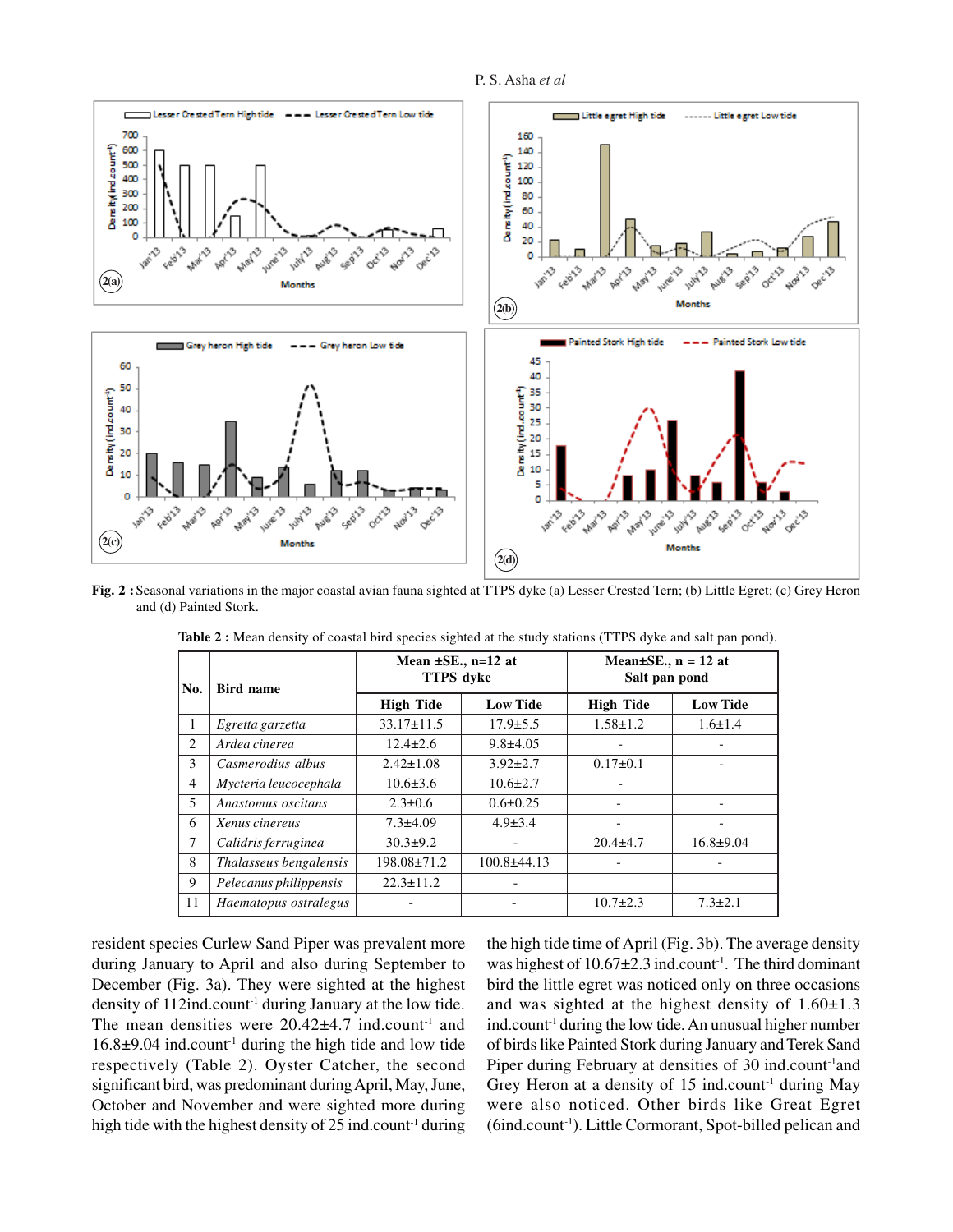

**Fig. 3 :** Seasonal variations in the major coastal avian faun sighted at salt pan pond (a) Curlew Sand Piper; (b) Oyster Catcher; (c) Little Egret.

Asian Open Bill Stork (one ind.count<sup>-1</sup>) each were also represented the avian faunal constituent of the salt pan during the study period. None of the bird species indicated a significant seasonal or tidal variation in their density  $(P<0.05)$ .

The dominance of most of the coastal birds was noticed during the high tide period at both stations. This behaviour might be due to the utilisation of these habitats for roosting purposes. According to Urfil (2002), coastal birds are utilising the habitats for feeding during the low tide time and for roosting purpose during the high tide time. The availability of near threatened painted stork has been noticed in the salt pan area in significant numbers during January after the northeast monsoon season, indicted the migratory behaviour of this species for nesting purpose. Urfi (2011) also pointed out the migratory response of painted stork after the monsoon for nesting purpose across large parts of India.

In the present study, distinct seasonality has been noticed in the abundance of coastal birds at both the stations. Vaithanathan and Kannan (2012) opined that the relative plenty of food, habitat condition of the species etc., which has been influenced by the seasonality of rainfall and hydrological conditions (Karr and Roth, 1971; Gaston *et al*, 2000). Gulf of Mannar is serving as one of the primary wintering grounds for migratory birds (Vaithanathan and Kannan, 2012). A few birds have been noticed on one or two occasions at both locations, which might be due to the utilisation of these habitats for resting, either during the northward migrations occur in March-June or for southward migration during July to October (Mc Neil and Burton, 1973; Hicklin, 1987).

Since birds are bio-monitors of healthy and diversified conditions of the area, the study reiterated the need for continuous monitoring of coastal birds population in Tuticorin coast and even the need for creating awareness in the coastal community towards conservation of diverse avifauna. Because of the diminishing natural feeding habitats in wetland areas, due to rapid industrialisation in Tuticorin coast, the present study also indicated the suitability of artificial habitat like salt pans, and fly ashladen dyke as alternate feeding and roosting grounds for migratory coastal birds in Tuticorin. It also warrants the need for the proper management of this artificial habitat for preserving the avian fauna along the region.

### **ACKNOWLEDGEMENTS**

The authors wish to express their gratitude to the Director, CMFRI, Kochi and the Scientist–in-Charge, Tuticorin for the support and facilities provided during the study.